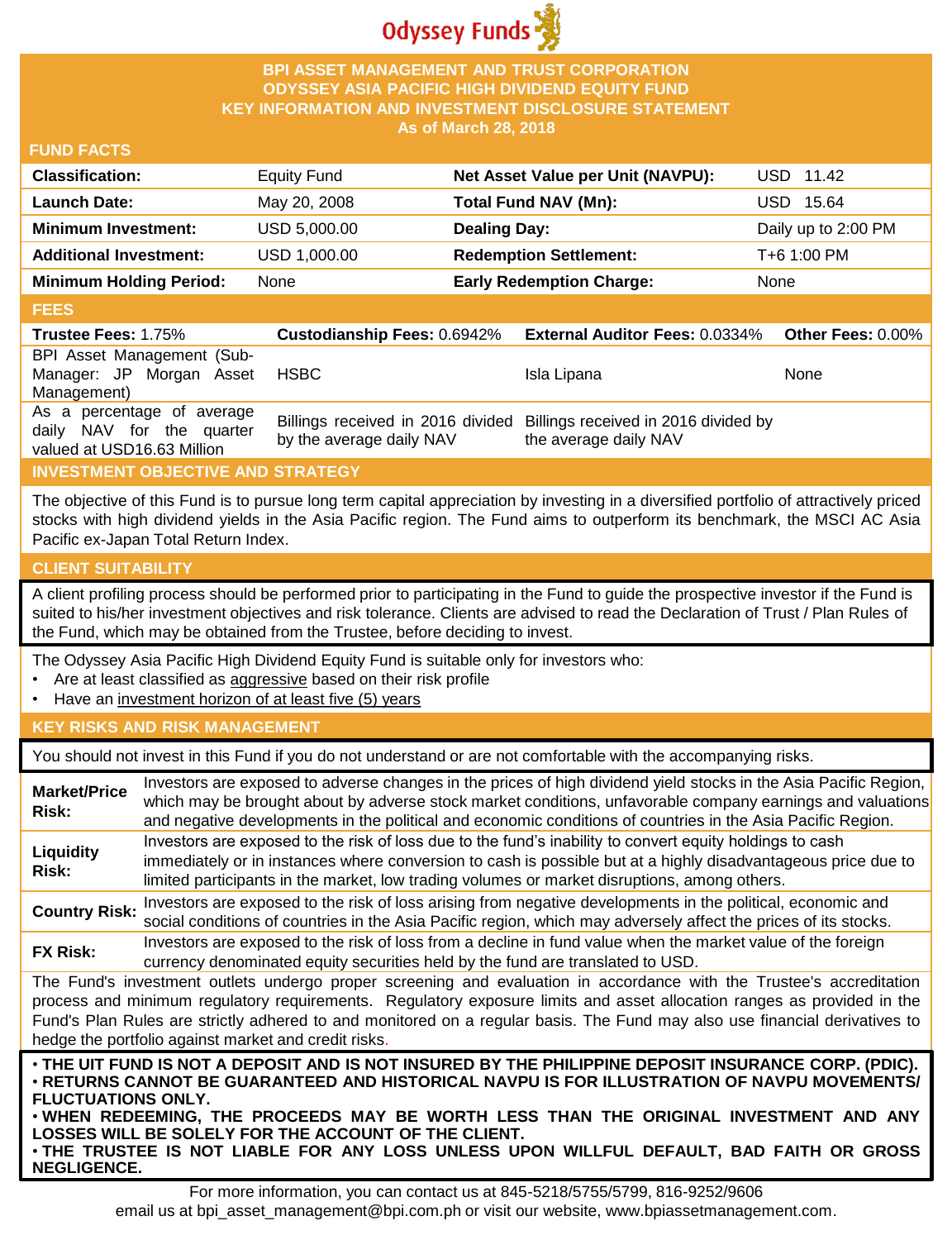#### **FUND PERFORMANCE AND STATISTICS AS OF FEBRUARY 28, 2018**

(Purely for reference purposes and is not a guarantee of future results)

#### **NAVPU GRAPH**



Benchmark\* : MSCI AC Asia Pacific ex-Japan Total Return Index

| <b>CUMULATIVE PERFORMANCE (%) 1</b>    |            |         |       |         |       |         |
|----------------------------------------|------------|---------|-------|---------|-------|---------|
|                                        | 1 mo       | 3 mos   | 6 mos | 1YR     | 3YRS  | S.I     |
| Fund                                   | $-2.39$    | -1.04   | 3.72  | 8.14    | 9.60  | 14.20   |
| <b>Benchmark</b>                       | $-2.68$    | $-1.05$ | 6.79  | 20.14   | 25.56 | 49.56   |
| <b>ANNUALIZED PERFORMANCE (%) 1</b>    |            |         |       |         |       |         |
|                                        | 1YR        | 2YRS    | 3YRS  | 4YRS    | 5YRS  | S.I     |
| Fund                                   | 8.14       | 8.56    | 3.10  | 4.22    | 1.87  | 1.36    |
| <b>Benchmark</b>                       | 20.14      | 19.16   | 7.88  | 7.49    | 6.41  | 4.17    |
| <b>CALENDAR YEAR PERFORMANCE (%) 1</b> |            |         |       |         |       |         |
|                                        | <b>YTD</b> | 2017    | 2016  | 2015    | 2014  | 2013    |
| Fund                                   | $-1.04$    | 20.33   | 3.45  | $-9.91$ | 7.08  | $-5.41$ |
| <b>Benchmark</b>                       | $-1.05$    | 37.63   | 6.18  | $-9.47$ | 3.71  | 2.65    |

# **PORTFOLIO COMPOSITION**

| <b>Allocation</b>                      | % of Fund     |
|----------------------------------------|---------------|
| Equities                               | 97.95         |
| Cash                                   | 1.97          |
| Time deposits and money market         |               |
| Other receivables - net of liabilities | 0.08          |
| <b>Top Five Sector Holdings</b>        | % of Equities |
| Financials                             | 44.46         |
| Information Technology                 | 10.78         |
| <b>Real Estate</b>                     | 10.38         |
| Utilities                              | 10.00         |
| Industrials                            | 8.73          |
| <b>Top Five Country Weightings</b>     | % of Equities |
| China                                  | 31.74         |
| Hong Kong                              | 14.40         |
| Australia                              | 11.89         |
| Korea                                  | 11.69         |
| Taiwan                                 | 10.88         |

# **NAVPU over the past 12 months** Highest 12.35 Lowest 10.44 **STATISTICS** Portfolio Beta 0.90 Volatility, Past 1 Year  $(\%)$  <sup>2</sup> 9.06 Sharpe Ratio<sup>3</sup> 0.77 Information Ratio<sup>4</sup> -2.19 Current Number of Holdings **64**

#### <sup>1</sup>Returns are net of fees.

<sup>2</sup>Measures the degree to which the Fund fluctuates vis-à-vis its average return over a period of time.

<sup>3</sup>Used to characterize how well the return of a Fund compensates the investor for the level of risk taken. The higher the number, the better.

<sup>4</sup>Measures reward-to-risk efficiency of the portfolio relative to the benchmark. The higher the number, the higher the reward per unit of risk.

<sup>5</sup>Since inception.

6 Includes accrued income, investment securities purchased, accrued expenses, etc.

\*Declaration of Trust is available upon request through branch of account.

# **TOP TEN HOLDINGS**

| Name                                       | % of Equities |
|--------------------------------------------|---------------|
| Bangkok Bank                               | 4.75          |
| Korea Electric Power                       | 4.63          |
| Australia and New Zealand Banking<br>Group | 4.21          |
| DBS Group Holdings                         | 3.65          |
| China Construction Bank                    | 3.53          |
| Bank of China                              | 3.49          |
| <b>HSBC Holdings</b>                       | 2.87          |
| CK Hutchison Holdings                      | 2.85          |
| Amcor                                      | 2.79          |
| Taiwan Semiconductor<br>Manufacturing      | 2.79          |

# **RELATED PARTY TRANSACTIONS\***

The Fund has no transactions and outstanding investments with entities related to BPI Asset Management and Trust Corporation (BPI AMTC).

\* Related party in accordance with BPI AMTC's internal policy.